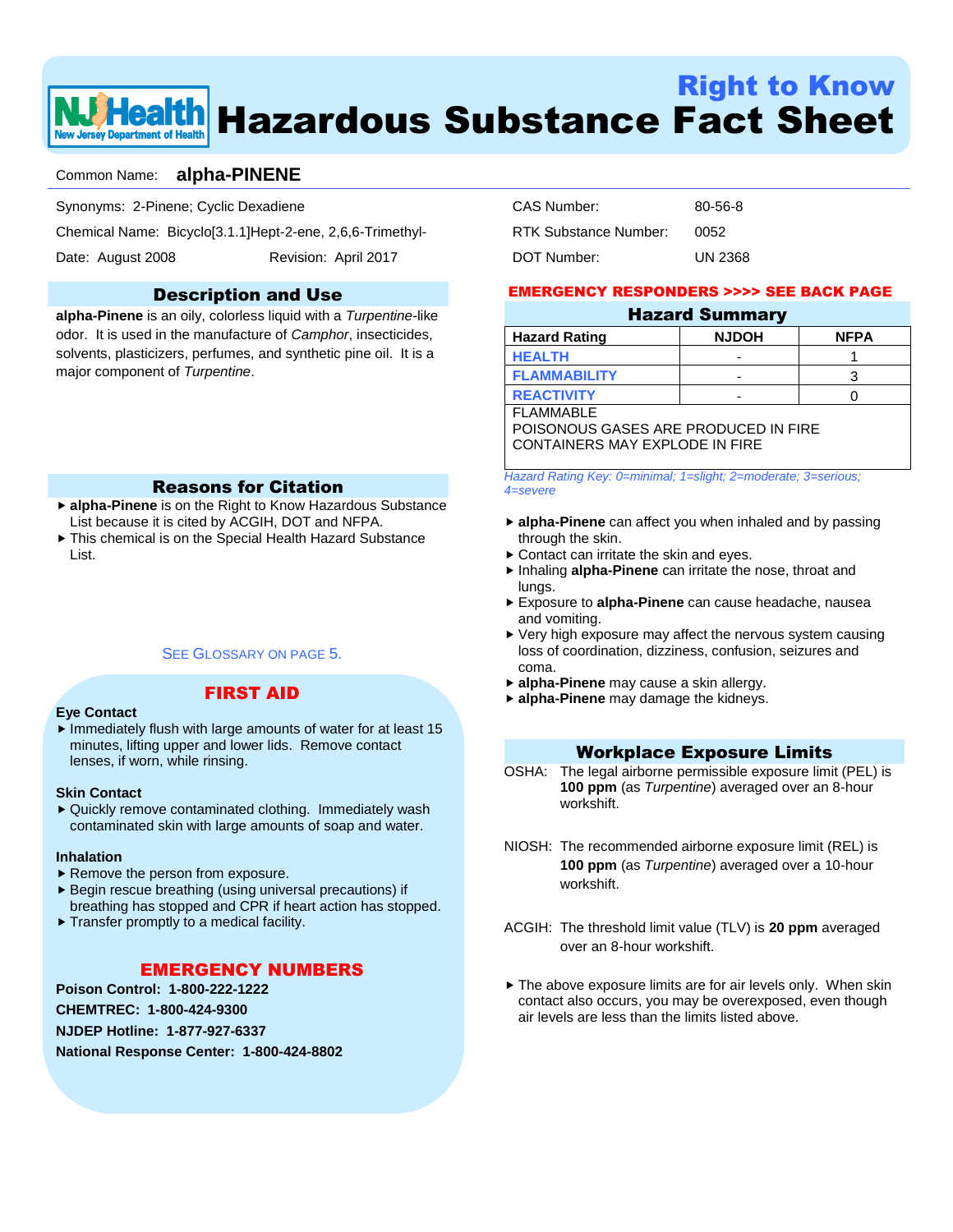### Determining Your Exposure

- Read the product manufacturer's Material Safety Data Sheet (MSDS) and the label to determine product ingredients and important safety and health information about the product mixture.
- For each individual hazardous ingredient, read the New Jersey Department of Health Hazardous Substance Fact Sheet, available on the RTK Program website (http://nj.gov/health/workplacehealthandsafety/right-toknow/) or in your facility's RTK Central File or Hazard Communication Standard file.
- ▶ You have a right to this information under the New Jersey Worker and Community Right to Know Act, the Public Employees Occupational Safety and Health (PEOSH) Act if you are a public worker in New Jersey, and under the federal Occupational Safety and Health Act (OSHA) if you are a private worker.
- ▶ The New Jersey Right to Know Act and the PEOSH Hazard Communication Standard (N.J.A.C. 12:100-7) requires most employers to label chemicals in the workplace and requires public employers to provide their employees with information concerning chemical hazards and controls. The federal OSHA Hazard Communication Standard (29 CFR 1910.1200) requires private employers to provide similar information and training to their employees.

This Fact Sheet is a summary of available information regarding the health hazards that may result from exposure. Duration of exposure, concentration of the substance and other factors will affect your susceptibility to any of the potential effects described below.

#### Health Hazard Information

#### **Acute Health Effects**

- The following acute (short-term) health effects may occur immediately or shortly after exposure to **alpha-Pinene**:
- ▶ Contact can irritate the skin and eyes.
- Inhaling **alpha-Pinene** can irritate the nose and throat causing coughing and wheezing.
- Exposure to **alpha-Pinene** can cause headache, nausea and vomiting.
- ▶ Very high exposure may affect the nervous system causing loss of coordination, dizziness, confusion, seizures and coma.

#### **Chronic Health Effects**

The following chronic (long-term) health effects can occur at some time after exposure to **alpha-Pinene** and can last for months or years:

#### *Cancer Hazard*

 According to the information presently available to the New Jersey Department of Health, **alpha-Pinene** has not been tested for its ability to cause cancer in animals.

#### *Reproductive Hazard*

 According to the information presently available to the New Jersey Department of Health, **alpha-Pinene** has not been tested for its ability to affect reproduction.

#### *Other Effects*

- **alpha-Pinene** can irritate the lungs. Repeated exposure may cause bronchitis to develop with coughing, phlegm, and/or shortness of breath.
- Skin allergy may occur with itching, redness and/or an eczema-like rash. If allergy develops, very low future exposure can trigger symptoms.
- **alpha-Pinene** may damage the kidneys.

#### Medical

#### **Medical Testing**

For frequent or potentially high exposure (half the (PEL) or greater), the following are recommended before beginning work and at regular times after that:

- ► Lung function tests
- ► Kidney function tests

If symptoms develop or overexposure is suspected, the following are recommended:

- Exam of the nervous system
- Evaluation by a qualified allergist can help diagnose skin allergy.

Any evaluation should include a careful history of past and present symptoms with an exam. Medical tests that look for damage already done are not a substitute for controlling exposure.

Request copies of your medical testing. You have a legal right to this information under the OSHA Access to Employee Exposure and Medical Records Standard (29 CFR 1910.1020).

#### **Mixed Exposures**

▶ Smoking can cause heart disease, lung cancer, emphysema, and other respiratory problems. It may worsen respiratory conditions caused by chemical exposure. Even if you have smoked for a long time, stopping now will reduce your risk of developing health problems.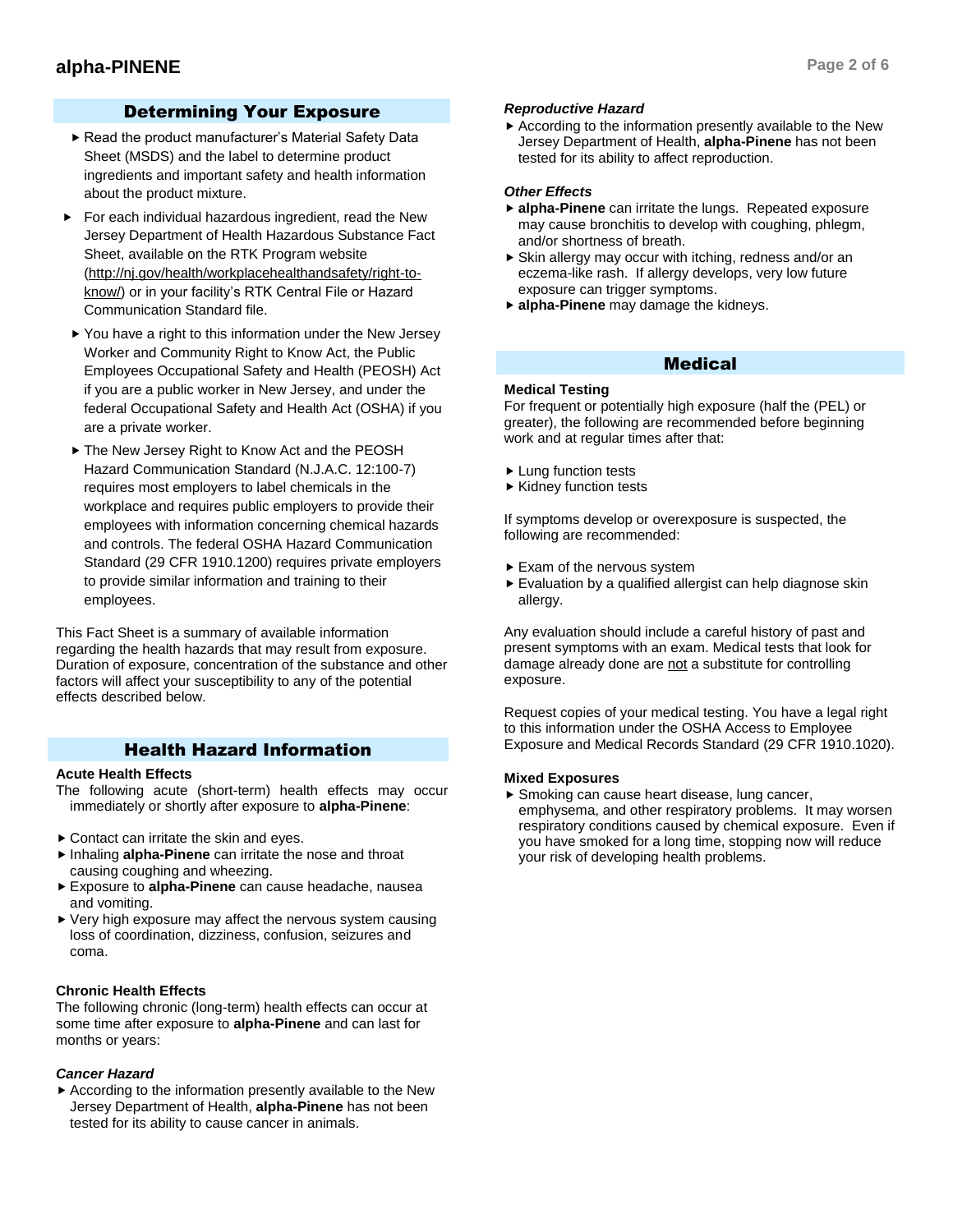### Workplace Controls and Practices

Very toxic chemicals, or those that are reproductive hazards or sensitizers, require expert advice on control measures if a less toxic chemical cannot be substituted. Control measures include: (1) enclosing chemical processes for severely irritating and corrosive chemicals, (2) using local exhaust ventilation for chemicals that may be harmful with a single exposure, and (3) using general ventilation to control exposures to skin and eye irritants. For further information on workplace controls, consult the NIOSH document on Control Banding a[t www.cdc.gov/niosh/topics/ctrlbanding/.](http://www.cdc.gov/niosh/topics/ctrlbanding/)

The following work practices are also recommended:

- Label process containers.
- $\blacktriangleright$  Provide employees with hazard information and training.
- Monitor airborne chemical concentrations.
- Use engineering controls if concentrations exceed recommended exposure levels.
- ▶ Provide eye wash fountains and emergency showers.
- Wash or shower if skin comes in contact with a hazardous material.
- Always wash at the end of the workshift.
- ▶ Change into clean clothing if clothing becomes contaminated.
- ▶ Do not take contaminated clothing home.
- ▶ Get special training to wash contaminated clothing.
- ▶ Do not eat, smoke, or drink in areas where chemicals are being handled, processed or stored.
- Wash hands carefully before eating, smoking, drinking, applying cosmetics or using the toilet.

In addition, the following may be useful or required:

 Before entering a confined space where **alpha-Pinene** may be present, check to make sure that an explosive concentration does not exist.

#### Personal Protective Equipment

The OSHA Personal Protective Equipment Standard (29 CFR 1910.132) requires employers to determine the appropriate personal protective equipment for each hazard and to train employees on how and when to use protective equipment.

The following recommendations are only guidelines and may not apply to every situation.

#### **Gloves and Clothing**

- Avoid skin contact with **alpha-Pinene**. Wear personal protective equipment made from material which can not be permeated or degraded by this substance. Safety equipment suppliers and manufacturers can provide recommendations on the most protective glove and clothing material for your operation.
- ▶ Safety equipment manufacturers recommend Silver Shield®/4H® and Viton for gloves and DuPont Tychem® Responder®; Kappler® Zytron® 500; and Saint-Gobain ONESuit® PRO, or the equivalent, as protective materials for *Turpentine*.
- All protective clothing (suits, gloves, footwear, headgear) should be clean, available each day, and put on before work.

#### **Eye Protection**

- Wear indirect-vent, impact and splash resistant goggles when working with liquids.
- Wear a face shield along with goggles when working with corrosive, highly irritating or toxic substances.

#### **Respiratory Protection**

*Improper use of respirators is dangerous.* Respirators should only be used if the employer has implemented a written program that takes into account workplace conditions, requirements for worker training, respirator fit testing, and medical exams, as described in the OSHA Respiratory Protection Standard (29 CFR 1910.134).

- Where the potential exists for exposure over **20 ppm**, use a NIOSH approved full facepiece respirator with an organic vapor cartridge. Increased protection is obtained from full facepiece powered-air purifying respirators.
- $\blacktriangleright$  Leave the area immediately if (1) while wearing a filter or cartridge respirator you can smell, taste, or otherwise detect **alpha-Pinene**, (2) while wearing particulate filters abnormal resistance to breathing is experienced, or (3) eye irritation occurs while wearing a full facepiece respirator. Check to make sure the respirator-to-face seal is still good. If it is, replace the filter or cartridge. If the seal is no longer good, you may need a new respirator.
- Consider all potential sources of exposure in your workplace. You may need a combination of filters, prefilters or cartridges to protect against different forms of a chemical (such as vapor and mist) or against a mixture of chemicals.
- Where the potential exists for exposure over **200 ppm**, use a NIOSH approved supplied-air respirator with a full facepiece operated in a pressure-demand or other positive-pressure mode. For increased protection use in combination with an auxiliary self-contained breathing apparatus operated in a pressure-demand or other positive-pressure mode.
- Exposure to **800 ppm** (as *Turpentine*) is immediately dangerous to life and health. If the possibility of exposure above **800 ppm** exists, use a NIOSH approved selfcontained breathing apparatus with a full facepiece operated in a pressure-demand or other positive-pressure mode equipped with an emergency escape air cylinder.

#### Fire Hazards

If employees are expected to fight fires, they must be trained and equipped as stated in the OSHA Fire Brigades Standard (29 CFR 1910.156).

- **alpha-Pinene** is a FLAMMABLE LIQUID.
- ▶ Use dry chemical, CO<sub>2</sub>, alcohol-resistant foam or other foam extinguishing agents, as water may not be effective in fighting fires.
- **POISONOUS GASES ARE PRODUCED IN FIRE.**
- CONTAINERS MAY EXPLODE IN FIRE.
- ► Use water spray to keep fire-exposed containers cool.
- Vapor is heavier than air and may travel a distance to cause a fire or explosion far from the source or flashback.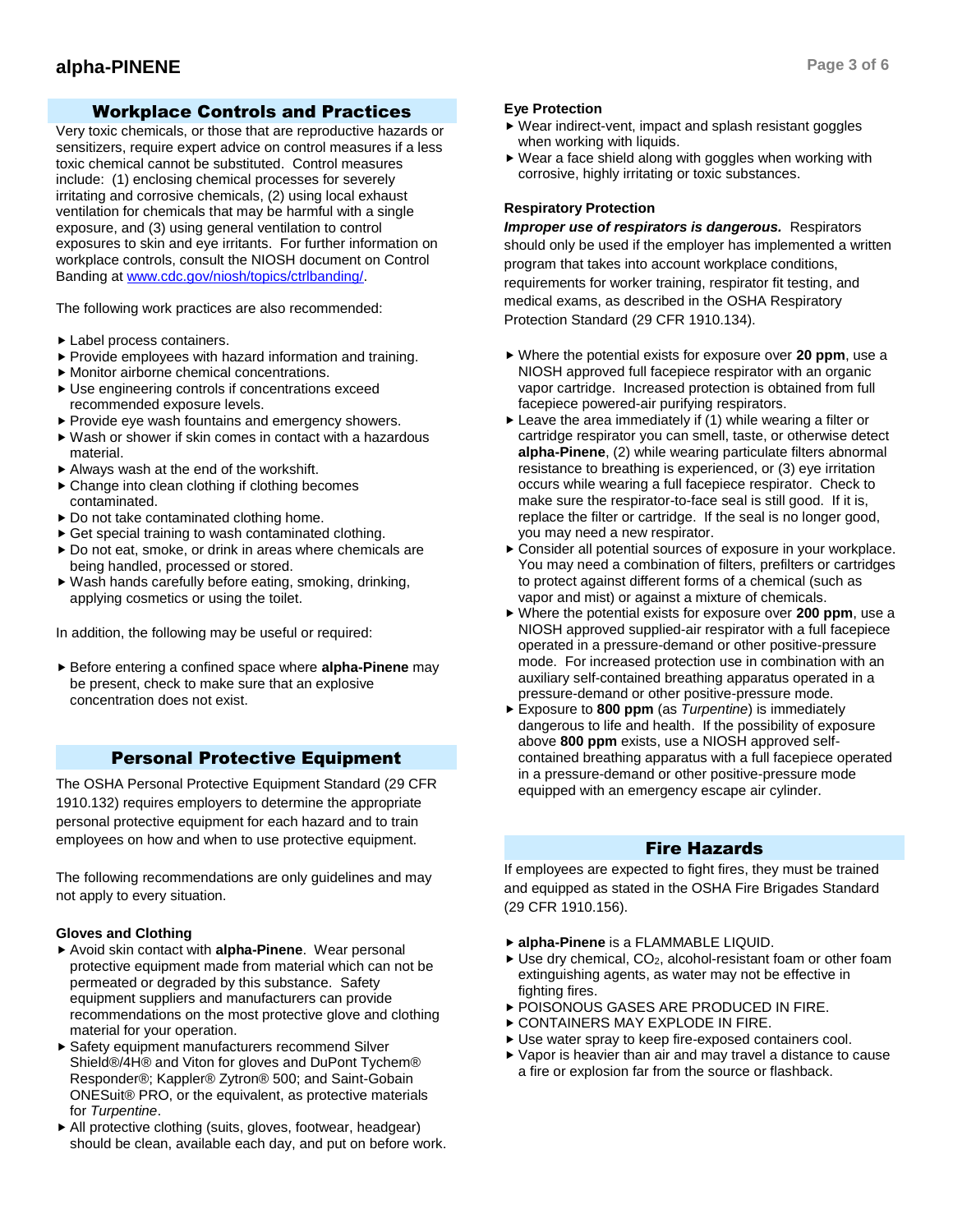#### Spills and Emergencies

If employees are required to clean-up spills, they must be properly trained and equipped. The OSHA Hazardous Waste Operations and Emergency Response Standard (29 CFR 1910.120) may apply.

If **alpha-Pinene** is spilled or leaked, take the following steps:

- Evacuate personnel and secure and control entrance to the area.
- Eliminate all ignition sources.
- Absorb liquids in vermiculite, dry sand, earth, or a similar material and deposit in sealed containers.
- Ventilate and wash area after clean-up is complete.
- Keep **alpha-Pinene** out of confined spaces, such as sewers, because of the possibility of an explosion.
- ▶ DO NOT wash into sewer.
- It may be necessary to contain and dispose of **alpha-Pinene** as a HAZARDOUS WASTE. Contact your state Department of Environmental Protection (DEP) or your regional office of the federal Environmental Protection Agency (EPA) for specific recommendations.

#### Handling and Storage

Prior to working with **alpha-Pinene** you should be trained on its proper handling and storage.

- **alpha-Pinene** reacts violently with OXIDIZING AGENTS (such as PERCHLORATES, PEROXIDES, PERMANGANATES, CHLORATES, NITRATES, CHLORINE, BROMINE and FLUORINE); PERCHROMATES; STRONG ACIDS (such as HYDROCHLORIC, SULFURIC and NITRIC); and OXIDIZING ACIDS (such as PEROXYACETIC ACID and PEROXYBENZOIC ACID).
- Store in tightly closed containers in a cool, well-ventilated area away from ORGANIC MATERIALS.
- Sources of ignition, such as smoking and open flames, are prohibited where **alpha-Pinene** is used, handled, or stored.
- Use only non-sparking tools and equipment, especially when opening and closing containers of **alpha-Pinene**.
- Metal containers involving the transfer of **alpha-Pinene** should be grounded and bonded.

# Occupational Health Information Resources

The New Jersey Department of Health offers multiple services in occupational health. These services include providing informational resources, educational materials, public presentations, and industrial hygiene and medical investigations and evaluations.

#### **For more information, please contact:**

New Jersey Department of Health Right to Know Program PO Box 368 Trenton, NJ 08625-0368 Phone: 609-984-2202 Fax: 609-984-7407 E-mail: rtk@doh.nj.gov Web address: http://nj.gov/health/workplacehealthandsafety/right-toknow/

*The Right to Know Hazardous Substance Fact Sheets are not intended to be copied and sold for commercial purposes.*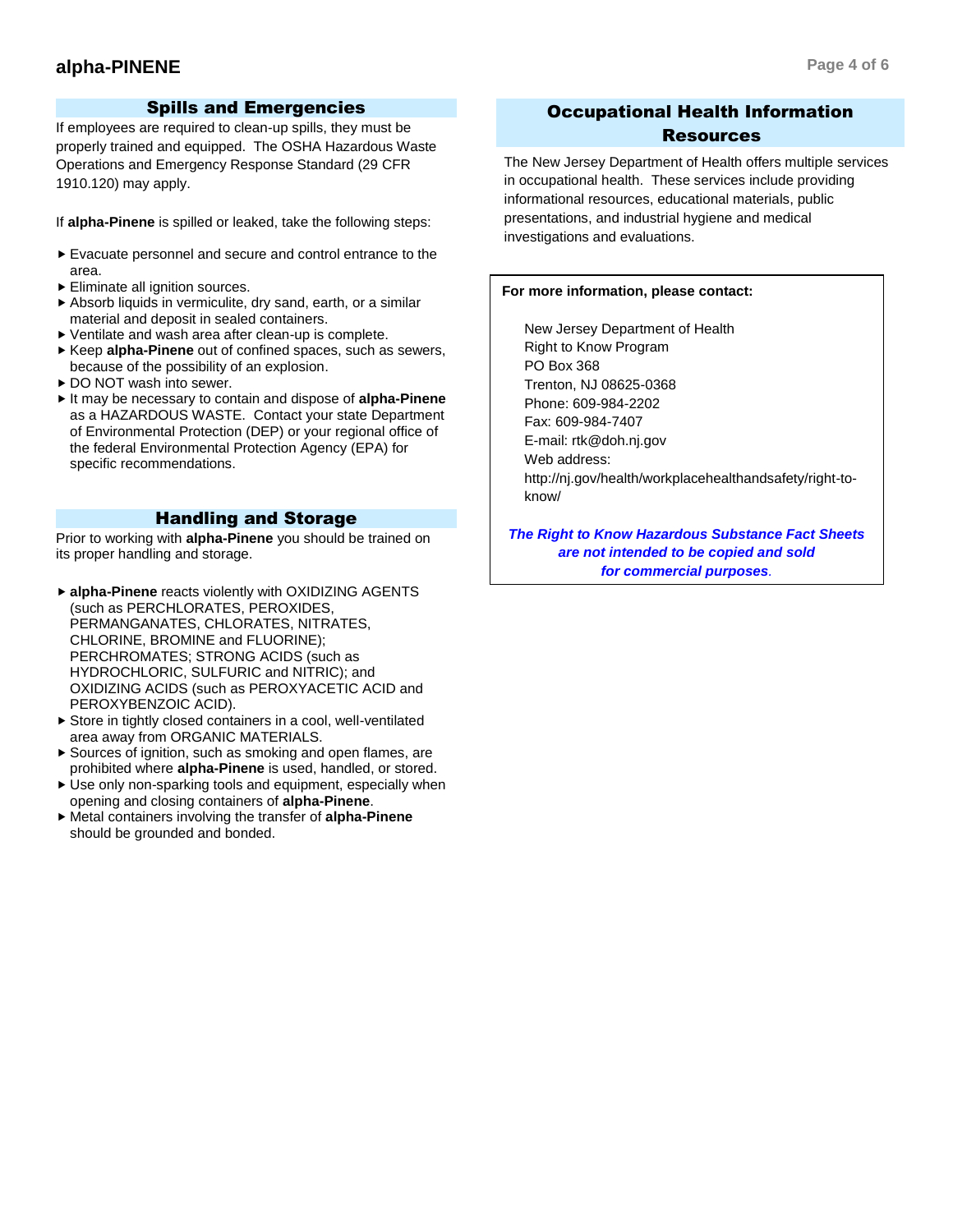## **alpha-PINENE Page 5 of 6**

#### **GLOSSARY**

**ACGIH** is the American Conference of Governmental Industrial Hygienists. They publish guidelines called Threshold Limit Values (TLVs) for exposure to workplace chemicals.

**Acute Exposure Guideline Levels** (AEGLs) are established by the EPA. They describe the risk to humans resulting from once-in-a lifetime, or rare, exposure to airborne chemicals.

**Boiling point** is the temperature at which a substance can change its physical state from a liquid to a gas.

A **carcinogen** is a substance that causes cancer.

The **CAS number** is unique, identifying number, assigned by the Chemical Abstracts Service, to a specific chemical.

**CFR** is the Code of Federal Regulations, which are the regulations of the United States government.

A **combustible** substance is a solid, liquid or gas that will burn.

A **corrosive** substance is a gas, liquid or solid that causes destruction of human skin or severe corrosion of containers.

**DEP** is the New Jersey Department of Environmental Protection.

**DOT** is the Department of Transportation, the federal agency that regulates the transportation of chemicals.

**EPA** is the Environmental Protection Agency, the federal agency responsible for regulating environmental hazards.

**ERG** is the Emergency Response Guidebook. It is a guide for emergency responders for transportation emergencies involving hazardous substances.

**Emergency Response Planning Guideline** (ERPG) values are intended to provide estimates of concentration ranges where one reasonably might anticipate observing adverse effects.

A **fetus** is an unborn human or animal.

A **flammable** substance is a solid, liquid, vapor or gas that will ignite easily and burn rapidly.

The **flash point** is the temperature at which a liquid or solid gives off vapor that can form a flammable mixture with air.

**IARC** is the International Agency for Research on Cancer, a scientific group.

**Ionization Potential** is the amount of energy needed to remove an electron from an atom or molecule. It is measured in electron volts.

**IRIS** is the Integrated Risk Information System database maintained by federal EPA. The database contains information on human health effects that may result from exposure to various chemicals in the environment.

**LEL** or **Lower Explosive Limit**, is the lowest concentration of a combustible substance (gas or vapor) in the air capable of continuing an explosion.

**mg/m3** means milligrams of a chemical in a cubic meter of air. It is a measure of concentration (weight/volume).

A **mutagen** is a substance that causes mutations. A **mutation** is a change in the genetic material in a body cell. Mutations can lead to birth defects, miscarriages, or cancer.

**NFPA** is the National Fire Protection Association. It classifies substances according to their fire and explosion hazard.

**NIOSH** is the National Institute for Occupational Safety and Health. It tests equipment, evaluates and approves respirators, conducts studies of workplace hazards, and proposes standards to OSHA.

**NTP** is the National Toxicology Program which tests chemicals and reviews evidence for cancer.

**OSHA** is the federal Occupational Safety and Health Administration, which adopts and enforces health and safety standards.

**PEOSHA** is the New Jersey Public Employees Occupational Safety and Health Act, which adopts and enforces health and safety standards in public workplaces.

**Permeated** is the movement of chemicals through protective materials.

**PIH** is a DOT designation for chemicals which are Poison Inhalation Hazards.

**ppm** means parts of a substance per million parts of air. It is a measure of concentration by volume in air.

A **reactive** substance is a solid, liquid or gas that releases energy under certain conditions.

**STEL** is a Short Term Exposure Limit which is usually a 15 minute exposure that should not be exceeded at any time during a work day.

A **teratogen** is a substance that causes birth defects by damaging the fetus.

**UEL** or **Upper Explosive Limit** is the highest concentration in air above which there is too much fuel (gas or vapor) to begin a reaction or explosion.

**Vapor Density** is the ratio of the weight of a given volume of one gas to the weight of another (usually *Hydrogen*), at the same temperature and pressure.

The **vapor pressure** is a measure of how readily a liquid or a solid mixes with air at its surface. A higher vapor pressure indicates a higher concentration of the substance in air and therefore increases the likelihood of breathing it in.